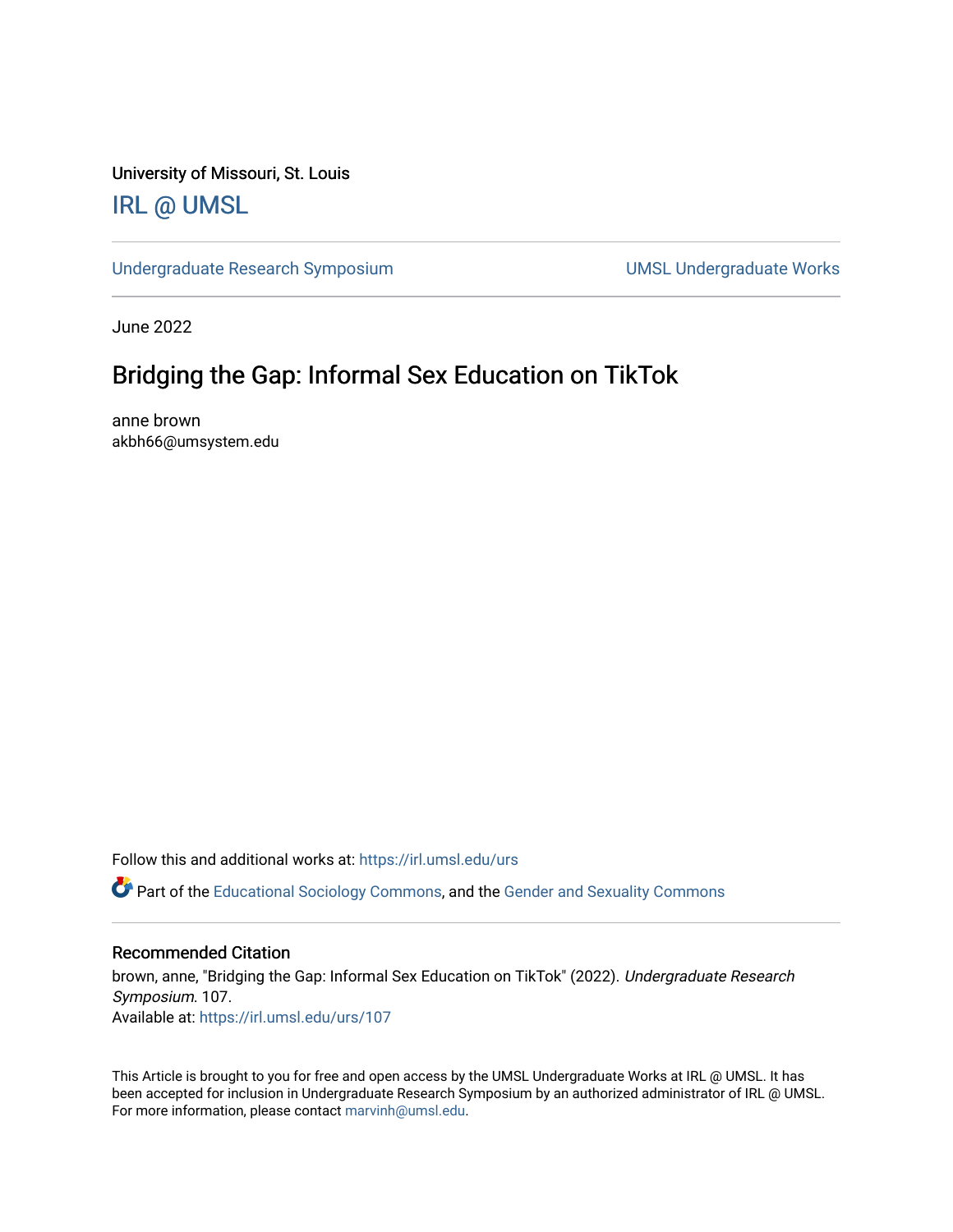# Anne Brown

# **Bridging the Gap: Informal Sex Education on TikTok**  *Department of Sociology, University of Missouri-St. Louis* **INTRODUCTION PURPOSE METHODS**

- o I perform a content analysis of TikTok videos (i.e., video's topic, and its number of likes, shares, and comments) and a discourse analysis of users' comments on the videos to understand how the engage with the material
- o 52 videos were collected on three randomly-selected days throughout the month of March 2022: March 12th, March 16th, and March 17th

# **DISCUSSION**

## **Acknowledgments**

University of Missouri-St. Louis Dr. Elaina Johns-Wolfe-UMSL, Sociology Department





- o My preliminary findings suggest that TikTok users find sex education videos to be an important source of information for medically-accurate, pleasurecentric, and empowering sex education that lacked in other spheres.
- o Further research should explore how to break down "formal" and "informal" teaching methods to bridge the gap between consumer (youth) and teacher.
- o These are preliminary findings. Analysis will continue through the rest of Spring 2022 and will be presented at the American Sociological Association's annual conference in August 2022.

Schools in the United States are not required to provide sex education to students, leaving school districts to decide what type of sex education, if any, they provide (SIECUS, 2019). If sex education is offered, the curriculum must present abstinence as the preferred choice of practice (SIECUS, 2019).

## **SEX EDUCATION IN THE UNITED STATES**

"I love your content. Too many previous generations don't talk about it….then how we gonna learn. Thank you for letting me learn about ME." "This taught me more than my health class. Want to know what my class said? Abstinence is the best way and that's all."

- o United States government has promoted and invested more than **2.1 billion dollars** in Abstinence-Only-Until-Marriage (AOUM) education for decades (SIECUS, 2019) .
- o Studies have found that AOUM has little effect on the sexual behavior of adolescents (Mathematica Policy Research, 2007).
- o Yet, the leading model for sex education world-wide is the Sexual and Reproductive Health and Rights (SRHR) framework.
- o Only **thirteen** states mandate sexual education instruction be medically accurate,
- o **Eight** require curriculum not to include racial/ethnic or gender bias,
- o **Eight** require that it be inclusive of sexual orientation, and
- o **Two** require that it does not promote religion (Guttmacher Institute, 2016).
- o Adolescents and young adults seek information from different avenues.
- o Online platforms offer a wide range of innovative ways for young people to acquire information on sexual education and identity (Simon and Daneback, 2013).

explore the United States' lack of adequate and explicit sex education policy, and how adolescent and young adults' use social media to bridge their knowledge gap. Specifically, I examine how users seek and receive sex education through informal means, such as TikToK.





## **SEX EDUCATION ONLINE**

- o Smartphone usage increased by 64% since 2011.
- o Additionally, 49% of adolescents used technology to discuss sexual health topics with their partner, these adolescents were found to be 3 times higher to use condoms, versus those who did not.
- o There is a growing body of evidence that show digital spaces have been positively linked with social support, self-esteem, and reduced loneliness (Shaw & Gant, 2002) by improving knowledge, express emotions, and develop interpersonal relationships (Barak, Boniel-Nissim, & Suler, 2008).

## Examples

# **RESULTS**

- o Common video topics included things such as reproductive anatomy, vaginal health, safe and consensual sexual behaviors, fundamental purpose of sex for humans, sex with physical and intellectual disabilities, pleasure, sex vs. gender, and comprehensive sex education.
- o In the discourse analysis (i.e. comment section on TikTok) phrases such as: "I wish this was taught in my sex ed."

"thanks for using inclusive language."

"if you haven't already can you make a video on dryness."

o Contributors to the comment section express gratitude to the content creator and suggest that TikTok is an important source of information not taught elsewhere (e.g., *in* schools or through informal interpersonal conversations).